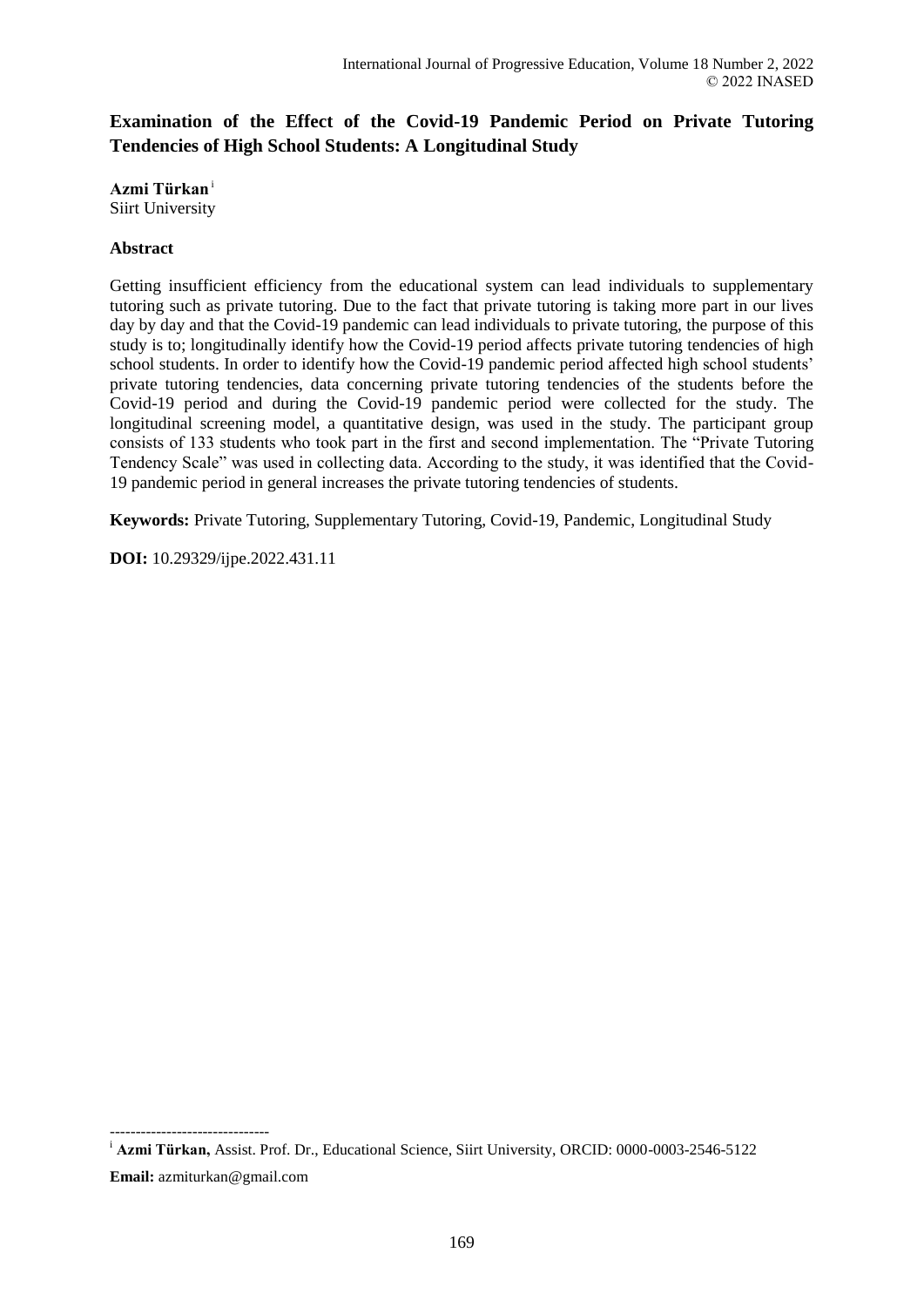## **INTRODUCTION**

A competitive atmosphere is a natural outcome in countries where passing to upper educational grades takes place through exams. In this competitive atmosphere, students put more effort so as to get into a better institution and have to spare more time to study. Today's educational programs focus on the personal characteristics of individuals. In our era where competition, exam systems and individual abilities are underlined in choosing professions, educational systems provide the opportunity to discover individual abilities. Thus, efforts that individuals put for exams have surpassed their school performances (Turkish Education Association, TED, 2010). In addition, providing remedial learning supports for students has emerged as a natural result of competitive atmospheres. Private educational institutions, which provide individual ability and characteristic oriented education and where less number of students are present, have become widespread. Along with courses conducted with less number of students, one-to-one private tutoring is also in the foreground of these private educational institutions. The term private tutoring is frequently used today and is also a term which we may frequently encounter in the future.

#### **History and Definition of Private Tutoring**

Gündüz (2003) states that one-to-one private tutoring dates back to before the Roman and Greek scripts. It was observed that private tutoring was prominent in the middle ages via the church and during the 1200's in the United Kingdom noble families provided private tutoring to their children (Gordon & Gordon, 1990). A similar case was observed in the Seljuk and Ottoman empires. It is stated that members of the dynasty were declared qualified by being provided private tutoring (Akyüz, 2015).

Private tutoring is defined differently by different researchers. Private tutoring is defined as courses parallel with school lessons that are taken out of school (Bray et al., 2015). Another definition of private tutoring is, lessons that are individually paid for (Demirer, 2011; Ireson, 2004). Hong and Park (2012) define private tutoring as a, service given to family or students for individuals or private entrepreneurs to earn money. Based on the definitions, Türkan (2019) defines private tutoring as; tutoring provided by teachers, university students or people from professions such as engineering in return of money for students to make up for their lessons, increase their academic achievements and give psychological support.

#### **Dimensions of Private Tutoring**

With respect to the definitions, it is possible to examine private tutoring under four dimensions named as the academic, affective, socioeconomic and intentional dimension (Türkan & Celiköz, 2016).



**Figure 1. Dimensions of Private Tutoring**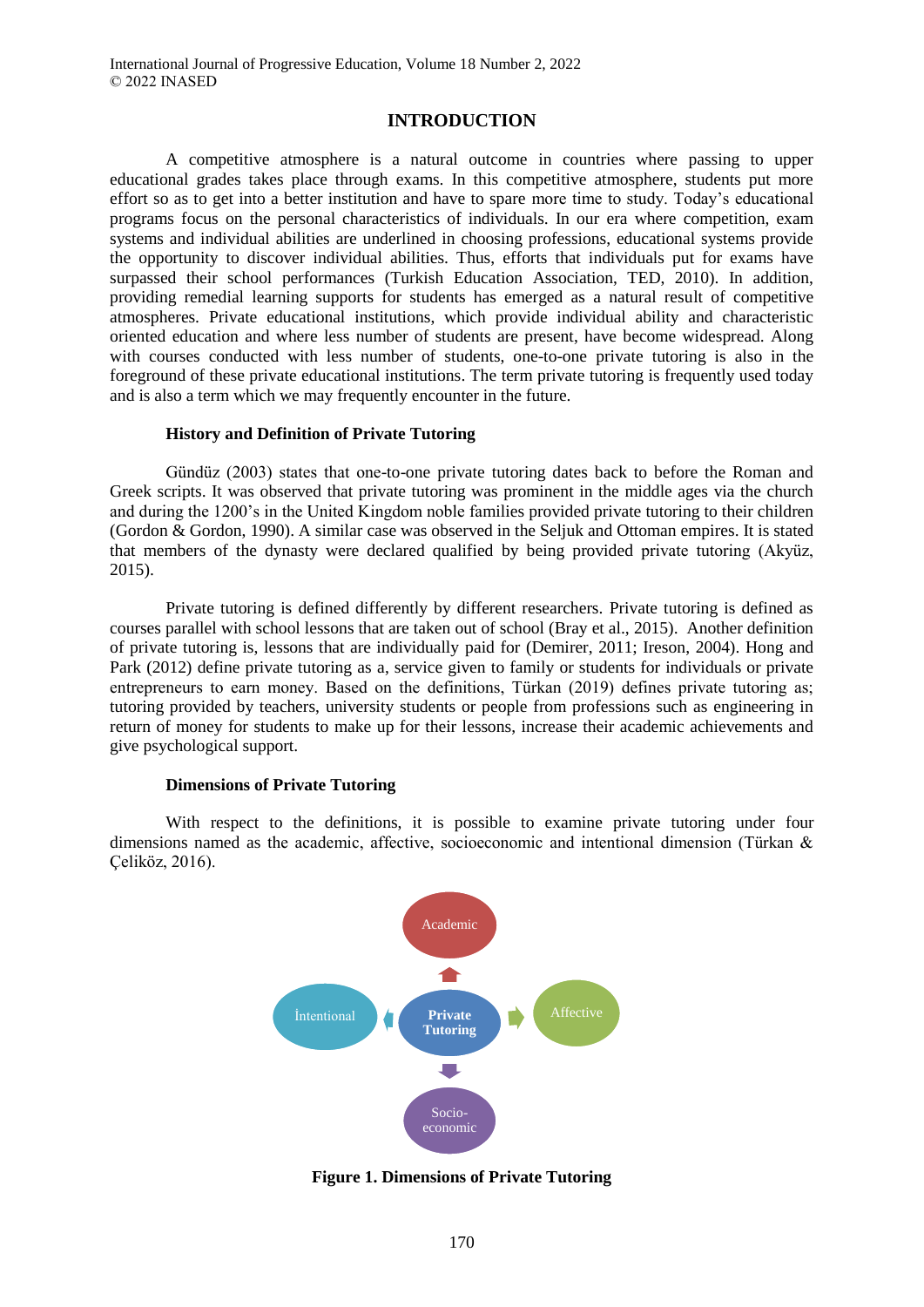When examined academically, it is evident that private tutoring is a crucial factor in making up for deficiencies in school lessons (Bray, 2007; Mischo & Haag, 2002) and increasing success in tests or large scale exams (Silova, 2009). Private tutoring aims at supporting mental processes of the students by assisting them with their homework (Bray & Lykins, 2012). On the other hand, it is underlined that private tutoring has no benefits for academic developments of the individuals (Guill & Bos, 2014; Smyth, 2008) and limits the students by giving them a limited perspective (Bray, 2009; Bray & Lykins, 2012). With respect to the affective dimension of private tutoring, it is underlined that private tutoring positively affects students concerning motivation, interest (Bray et al., 2013), will (Türkan, 2019) as well as psychologically affecting the families of the students (Davies, 2004; Davis, 2013; Guill & Bos, 2014). It is stated that private tutoring can have negative effects such as students' being unwilling for school lessons (Bray, 2007) or encountering stress in lessons (Suante, 2017).

One other dimension of private tutoring is the socioeconomic dimension. When the fact that passing to upper educational grades takes place through competition based exams is considered, remedial lessons like private tutoring can lead to differentiation among students (Yıldızhan, 2015). This leads to socioeconomic inequality in favor of children from families with high financial potentials (Bray & Kwo, 2014; Ireson, 2011). Private tutoring can sometimes negatively affect school systems (Suante, 2017), in fact cause teachers to avoid school courses (Ireson, 2011) by urging them to resort to private tutoring due to insufficient salary (Özder, 2013). The fourth dimension of private tutoring is titled as the imperative dimension. Tendencies of the students for private tutoring are determined in the imperative dimension. Competition is considered the most important factor in the tendencies of students (Saracaloğlu et al., 2014; TED, 2010). Differences among schools (Yıldızhan, 2015), excessive classroom size (Bray & Lykins, 2012) and the pressure caused by the family or relatives (Rutz & Balkan, 2016) are among the factors that urge students to private tutoring.

# **Types of Private Tutoring**

It is observed that there can be different types of private tutoring and the classifications in the literature differ (Zhang & Liu, 2016). Türkan (2019) categorizes private tutoring under three titles as one-to-one private tutoring between the teacher and students, desk-based (small group) private tutoring between the teacher and a few students and private tutoring through education coaching which deals with students comprehensively by motivating them. One-to-one private lessons come to mind initially when private tutoring is mentioned.

## **Importance and Purpose of the Study**

Today, it is evident that private tutoring is rapidly taking position in the educational system. TED (2010) expresses that private tutoring is experienced in the first year of primary school stage. Private tutoring is also commonly preferred in Far Eastern countries such as South Korea and Japan (Bray, 2009; Lee, 2013; Türkan, 2019). In addition, it is observed that private tutoring is expanding more in the lives of students day by day in America and European countries (Demirer, 2011; Ireson, 2011; Kassotakis & Verdis, 2013). The Covid-19 pandemic observed worldwide led to a change in many ways in educational systems. Many countries verged towards distance education for a while. Students and parents that tended towards distance education failed to get enough efficiency from the education they received (Genç & Gümrükçüoğlu, 2020). Similarly, it is stated in the study conducted by Bakioğlu and Çevik (2020) that students failed to get sufficient output from the online education during the Covid-19 period. The students being passive in distance education resulted in getting insufficient efficiency (Fourie, 2001; Odabaş, 2003; Cheng, 2020; Türkan et al., 2020). It is believed that lack of educational efficiency lead students to supplementary education such as private tutoring. Private tutoring is taking more part in our lives day by day and individuals are urging to private tutoring more due to the Covid-19 pandemic. With this respect, the purpose of this study is to; longitudinally identify how the Covid-19 period affects private tutoring tendencies of students. Thus, answers for the following questions were sought: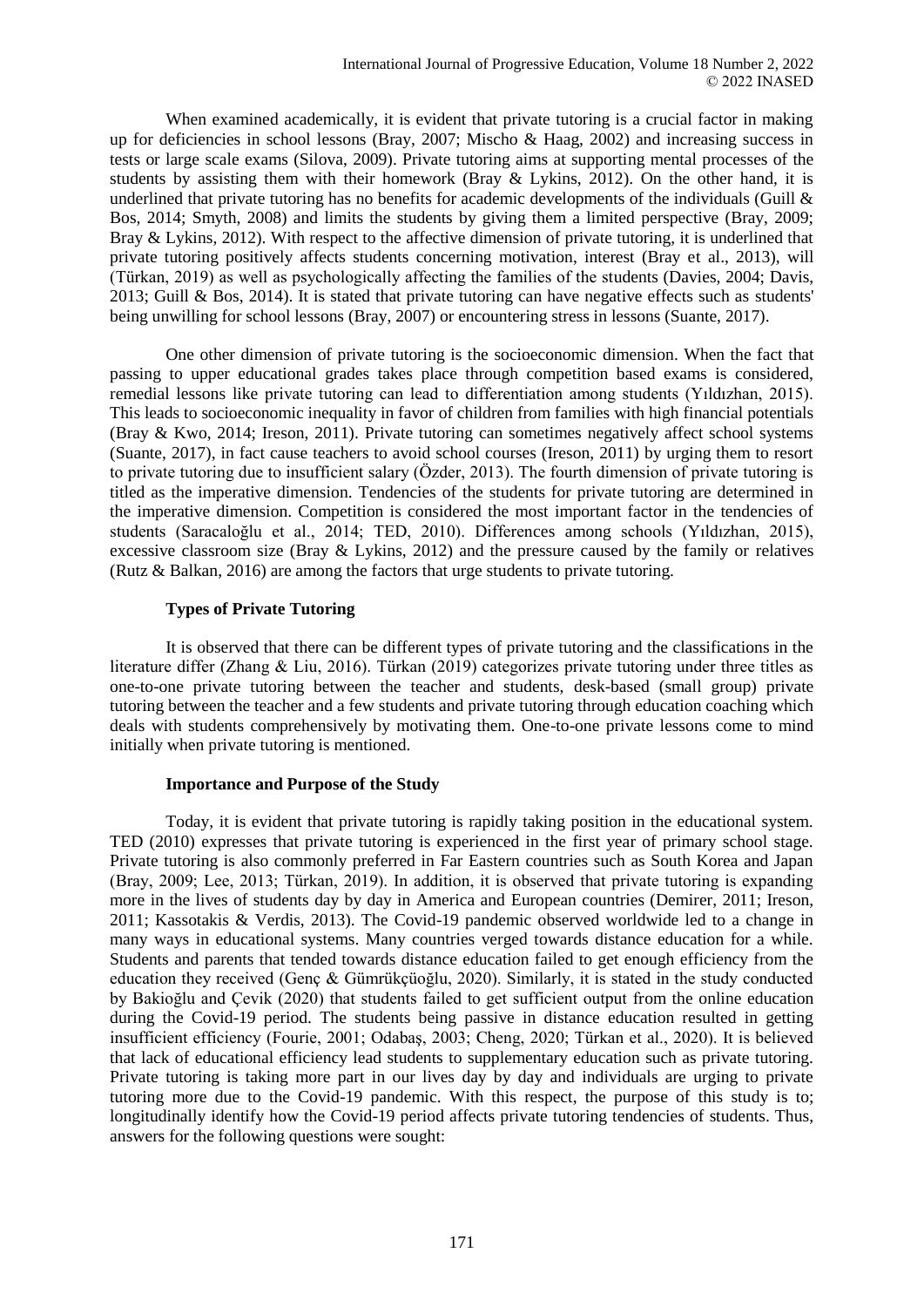- 1. What's the level of the students' state of taking private tutoring before the Covid-19 period?
- 2. What's the level of the students' state of taking private tutoring during the Covid-19 period?
- 3. Does the Covid-19 period significantly affect private tutoring tendencies of the students?

#### **METHOD**

#### **Research Design**

How the Covid-19 pandemic period affected high school students' private tutoring tendencies was examined in this study. With this respect, the difference between private tutoring tendency levels of the students before the Covid-19 pandemic period and during the pandemic was identified in this study. The repeated longitudinal screening model, one of the quantitative research designs, was preferred in the study as the data are collected from the same sample group from different periods of time. Differentiation in the specific states of participants of a group during different periods is usually identified in the repeated longitudinal screening model (Fraenkel & Wallen, 2009; Harrison & Hefner, 2006; Marczky et al., 2005). Data of the study were collected at different times from the same sample group.

#### **Group of Participants**

The participant group of the study consists of students studying in a public school in the Southeastern Anatolia Region of Turkey. Having a medium level success throughout the province was taken as a basis in selecting the school. The reason why this type of school is preferred is the coexistence of individuals with different socioeconomic and academic achievements. The participant group of before the Covid-19 pandemic period consists of 185 students studying in year 9. during the fall semester of the 2019-2020 academic year. The participant group of during the Covid-19 pandemic period consists of 143 students studying in year 10. during the fall semester of the 2020-2021 academic year. Some students who participated in the first implementation were not reached due to the pandemic period. It was observed that 10 students who participated in the second implementation didn't participate in the first implementation. The final participant group of the study consists of 133 students who took part in the first and second implementation. Distribution of the participants concerning gender and state of taking private tutoring is given on Table 1.

|                         | <b>Variable</b> | N   | $\frac{0}{0}$ |
|-------------------------|-----------------|-----|---------------|
| Gender                  | Female          | 57  | 42.9          |
|                         | Male            | 52  | 39.1          |
|                         | Empty           | 24  | 18            |
|                         | Total           | 133 | 100           |
| State of Taking Private | Yes             | 28  | 21.1          |
| Tutoring                | No              | 87  | 65.4          |
|                         | Empty           | 18  | 13.5          |
|                         | Total           | 133 | 100           |

| Table 1. Distribution of Gender and State of Taking Private Tutoring |  |  |  |
|----------------------------------------------------------------------|--|--|--|
|                                                                      |  |  |  |

It is evident on Table 1 that 43% of the participants are female, 39% are male and 18% of the participants didn't specify their gender. One other point examined in Table 1 is whether or not the students have taken private tutoring. It is evident that 21% of the participants took private tutoring, 65% didn't take private tutoring and 14% didn't give any statements about taking private tutoring.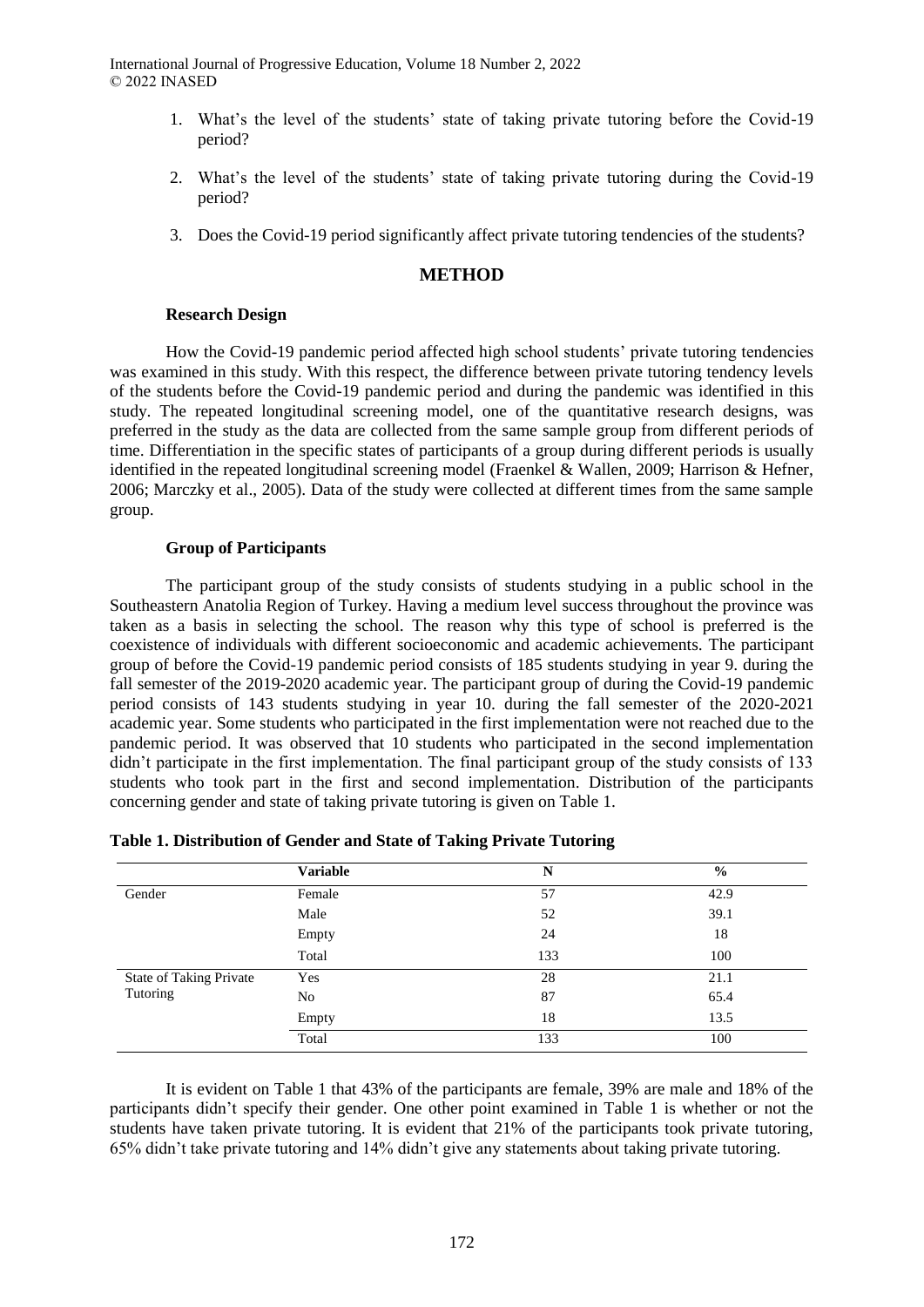# **Data Collection Tool**

The "Private Tutoring Tendency Scale" developed by Türkan and Çeliköz (2016) was used as the data collection instrument of the study. The scale developed aims at detecting private tutoring tendencies of high school students. The scale consists of 33 items gathered under 4 factors. The scale consists of the; "Cognitive Dimension" (11 items), "Affective Dimension" (9 items), "Imperative Dimension" (6) and "Socioeconomic Dimension" (7) factors. Items of the study account for 44.53% of the total variance and the item total value ranges between 0.51 and 0.82. The reliability values of the scale were observed as 0.84 for the Cronbach's Alpha and 0.71 for the "Test Re-Test" value. The scale is grouped into two sections consisting of descriptive information and tendency items. The 5 point Likert type was used in carrying out the scale. The data collection instrument was conducted twice in year 2019 and 2020.

#### **Research Process**

At the beginning of the research process, the purpose of the study was determined as identifying how private tutoring tendencies of students change in four years starting from year 9. With this respect, private tutoring tendency data of the students in year 9. were collected during the 2019- 2020 fall semester. Face-to-face educational activities were interrupted by the Covid-19 pandemic period that arose in 2019-2020 spring term. Due to the fact that out-of-school supplementary education tendencies of students may have changed during this period, the purpose of the study was revised as comparison of private tutoring tendencies of students before the Covid-19 and during the Covid-19 period. The data collection process during the first phase of the study was carried out by the researcher. It was observed that the participants answered the scale items in 9-17 minutes. The collected data were integrated to the computer. Interviews were conducted with school administrators when collecting the data for the second phase of the study. It was decided that data will be collected face-to-face in case of returning to face-to-face education. However, based on the explanations of the authorities during the period, it was assumed that year 10. students will not receive face-to-face education during the 2020-2021 fall term. As a result of the interviews with school administrators, it was decided to collect scale data online. Scale items were transmitted to online media and delivered to year 10. students through communication media. Teachers delivered the scales to the students via communication groups they set with their classroom and informed the students to fill them. The teachers informed the students that they had one week to fill in the scales. When data of the students are examined, it is evident that 10 of the 143 forms filled in online belonged to students who didn't take part in the first implementation. It was observed that 133 data belonged to students who participated in the first and second implementation. It was crucial for students to participate voluntarily while collecting face-to-face and online data. Necessary permissions were obtained from the Provincial Directorate for National Education. Stages of the research process are given on Table 2.

| Process                     | Implementation<br>Time     | Data Resources                                | Data collection<br>instruments               | Way of data<br>collection        | Data analysis         |
|-----------------------------|----------------------------|-----------------------------------------------|----------------------------------------------|----------------------------------|-----------------------|
| Before Covid-19<br>Pandemic | 2019-2020 Fall<br>Semester | Year 9. Students<br>(Pre<br>Implementation)   | Private<br>Tutoring<br><b>Tendency Scale</b> | Face-to-face<br>(School Setting) | Paired<br>(dependent) |
| Covid-19<br>Pandemic Period | 2020-2021 Fall<br>Semester | Year 10. Students<br>(Post<br>Implementation) | Private<br>Tutoring<br><b>Tendency Scale</b> | Distant<br>(Online Setting)      | Samples<br>t-test     |

## **Table 2. Research Process**

## **Data Analysis**

The SPSS 25 software was used in analyzing the study data. The paired (dependent) samples t-test was conducted in order to identify the differences between the pre implementation and post implementation. According to Pallant (2016) and Büyüköztürk, Çoklu and Köklü (2012) the *paired (dependent) samples t-test* is used in comparing two data sets related to each other. This type of test is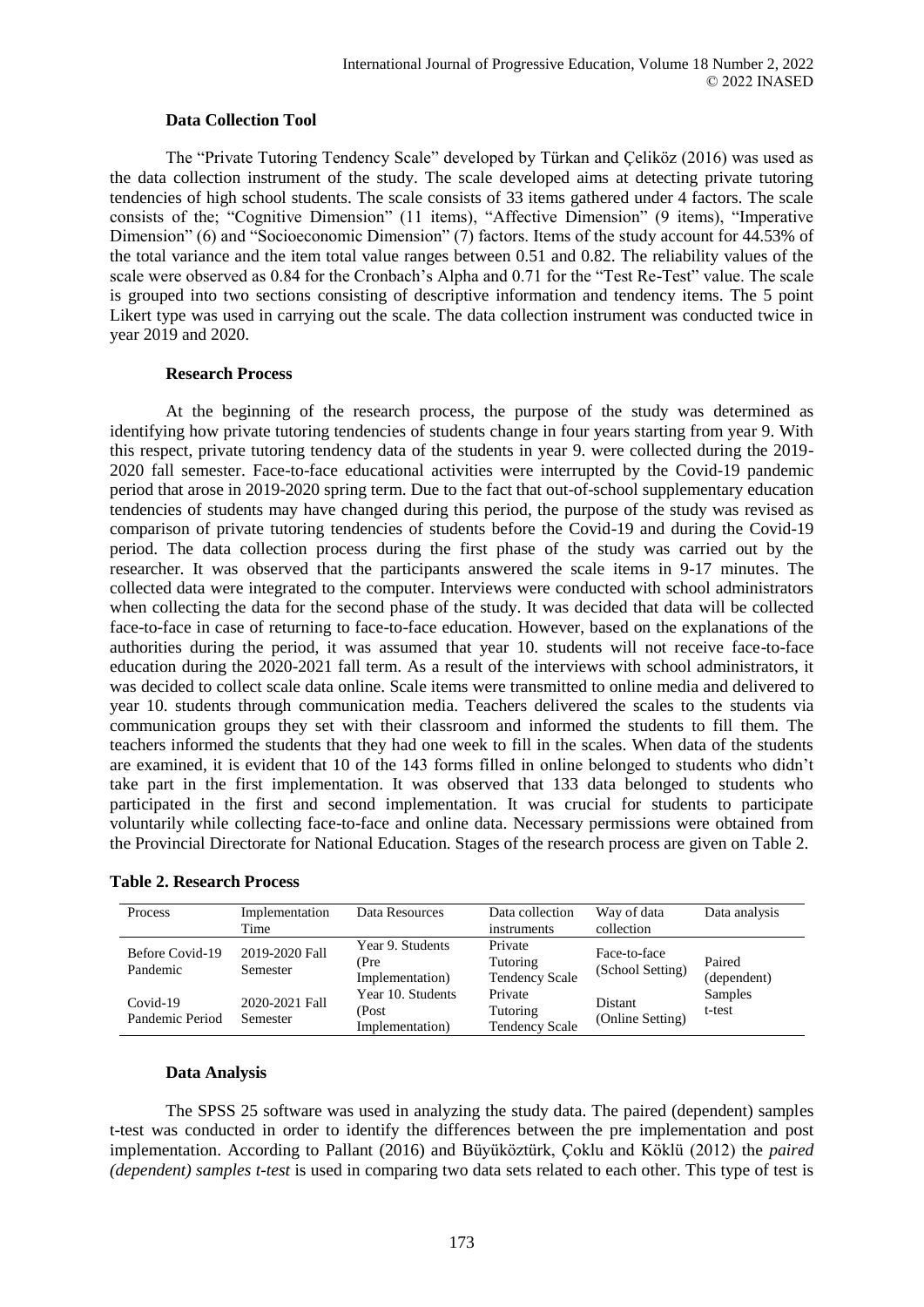separated into two. Preferring different data collected from the same participants is defined as repeated measurement, using data sets collected from participants related to each other is defined as the paired samples design. Due to the fact that data collected from the same participant group in different periods of time was used in this study, the paired (dependent) samples t-test was preferred for data analysis. Kurtosis and skewness values were examined so as to identify normality of the data and it was observed that data had a normal distribution. Statements expressed in interpreting the tendency averages of the participants concerning before and during the Covid-19 period were; "Very Low" for the 1.00-1.80 score interval, "Low" for the 1.81-2.60 score interval, "Medium" for the 2.61-3.40 score interval, "High" for the 3.41-4.20 score interval and "Very High" for the 4.21-500 score interval.

# **FINDINGS**

Findings gathered from the study are given in this section. Research questions were taken as a basis when presenting the findings. The finding concerning the extent of private tutoring tendencies of the students before the Covid-19 period and during the Covid-19 period is initially presented. The finding concerning to how the Covid-19 period affected private tutoring tendencies of students is given in the next section.

#### **Private tutoring tendency levels of the participants**

Tendency levels of the participants before the Covid-19 pandemic period were examined. Private tutoring tendency levels of the participants before Covid-19 is given on Table 3 according to the dimensions. Average scores, standard deviations and average based interpretation values are given on the table.

| Factor                               | N   |      | S.D. | S.E. | Interpretation |
|--------------------------------------|-----|------|------|------|----------------|
| Cognitive Tendency Dimension         | 133 | 2.95 | .57  | .05  | Medium         |
| Affective Tendency Dimension         | 133 | 3.07 | .67  | .06  | Medium         |
| <b>Imperative Tendency Dimension</b> | 133 | 2.98 | .57  | .05  | Medium         |
| Socioeconomic Tendency Dimension     | 133 | 3.23 | .71  | .06  | Medium         |
| Total                                | 133 | 3.05 | .45  | .04  | Medium         |

#### **Table 3. Private Tutoring Tendency Levels of Students before Covid-19**

According to Table 3, the *socioeconomic tendency dimension* is the dimension with the highest private tutoring tendency average with 3.23 value. The dimension with the lowest average is the *imperative tendency dimension* with 2.98 value. Private tutoring tendency total score average of the participants before Covid-19 was observed to be 3.05. It was observed that private tutoring tendencies of the participants before Covid-19 with respect to total scores and dimensions is at "Medium" level.

Private tutoring tendency levels of the participants during the Covid-19 period are given on Table 4 based on the dimensions. Average scores, standard deviations and average based interpretation values are given on the table.

## **Table 4. Private Tutoring Tendency Levels of Students During the Covid-19 Period**

| Factor                               | N   |      | S.D. | S.E. | Interpretation |
|--------------------------------------|-----|------|------|------|----------------|
| Cognitive Tendency Dimension         | 133 | 3.22 | .50  | .04  | Medium         |
| <b>Affective Tendency Dimension</b>  | 133 | 3.06 | .48  | .04  | Medium         |
| <b>Imperative Tendency Dimension</b> | 133 | 3.41 | .49  | .04  | High           |
| Socioeconomic Tendency Dimension     | 133 | 2.91 | .45  | .04  | Medium         |
| Total                                | 133 |      | .39  | .03  | Medium         |

According to Table 4, the *imperative tendency dimension* is the dimension with the highest private tutoring tendency average with 3.41 value. The dimension with the lowest average is the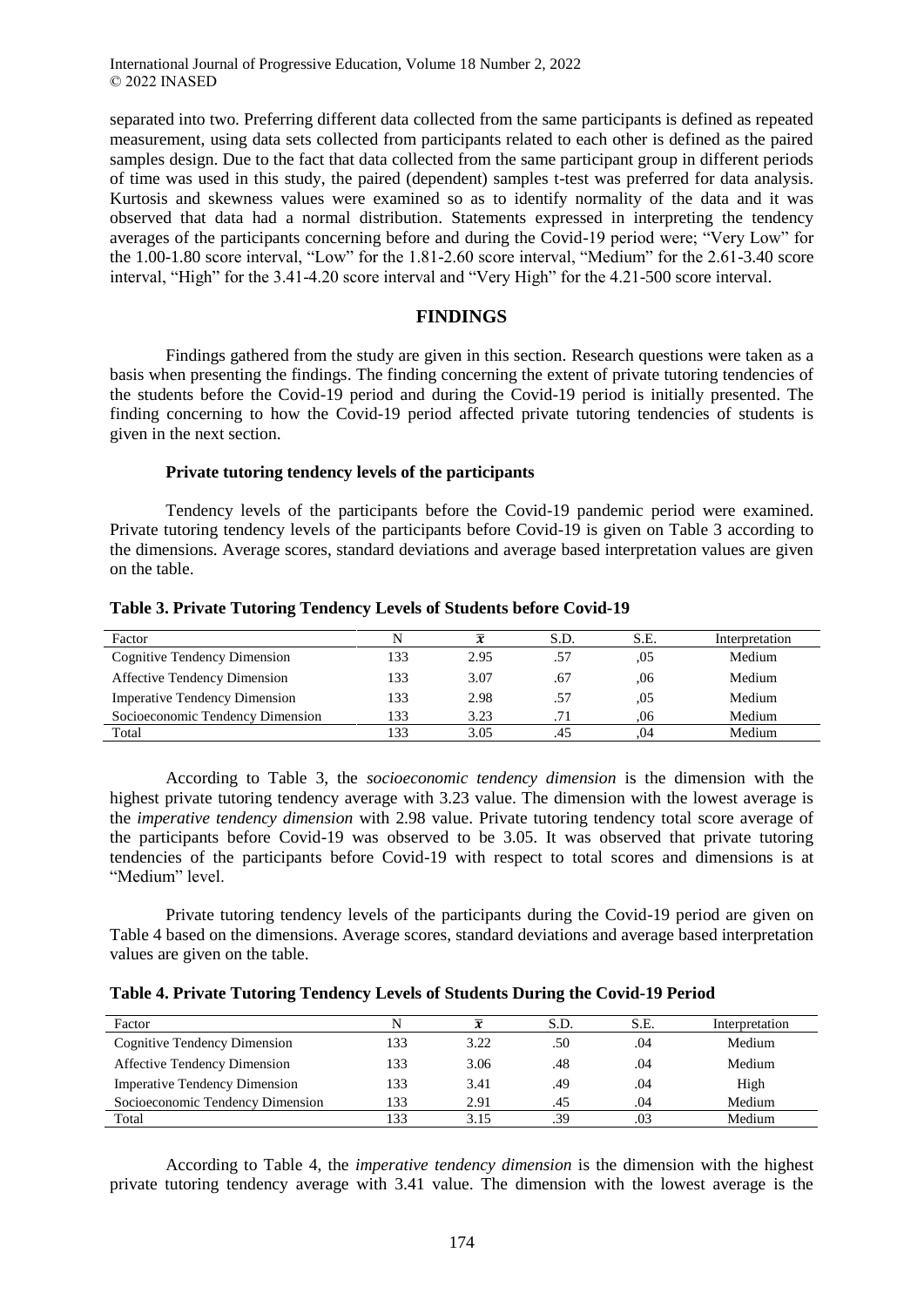*socioeconomic tendency dimension* with 2.91 value. Private tutoring tendency total score average of the participants during Covid-19 was observed to be 3.15. It was observed that private tutoring tendencies of the participants during Covid-19 with respect to total scores and the *cognitive, affective*  and *socioeconomic dimensions* are at "Medium" level and at "High" level for the *imperative dimension.*

## **Effects of the Covid-19 period on private tutoring tendency levels of the participants**

Private tutoring tendency levels of the participants before and during the Covid-19 period were examined. The graphic concerning the change between the pre and post implementations of the participants is presented on Figure 2.



**Figure 2. Pre-Post Implementation Change Graphic**

The change in private tutoring tendency levels of the students before Covid-19 and during the pandemic period is presented on Figure 2. It is evident that private tutoring tendency scores of the pre implementation are generally lower.

Differentiation states of the participants' tendency levels before the Covid-19 period and during the period are examined on Table 5. Average scores, standard deviations, t scores and significance levels (p) are given on the table.

| Dimension                  | Evaluation | N   | $\overline{x}$ | S.S. | sd  | t       | p    | Cohen's d |
|----------------------------|------------|-----|----------------|------|-----|---------|------|-----------|
| Cognitive<br>Dimension     | Pre Test   | 133 | 2.95           | 0.57 | 132 | $-6.31$ | 0.00 | .55       |
|                            | Post Test  | 133 | 3.22           | 0.50 |     |         |      |           |
| Affective<br>Dimension     | Pre Test   | 133 | 3.07           | 0.67 | 132 | 0.12    | 0.91 |           |
|                            | Post Test  | 133 | 3.06           | 0.48 |     |         |      |           |
| Imperative<br>Dimension    | Pre Test   | 133 | 2.98           | 0.57 | 132 | $-8.80$ | 0.00 | .76       |
|                            | Post Test  | 133 | 3.41           | 0.49 |     |         |      |           |
| Socioeconomic<br>Dimension | Pre Test   | 133 | 3.23           | 0.71 | 132 | 5.69    | 0.00 | .49       |
|                            | Post Test  | 133 | 2.91           | 0.45 |     |         |      |           |
| Total                      | Pre Test   | 133 | 3.05           | 0.45 |     |         |      |           |
|                            | Post Test  | 133 | 3.15           | 0.39 | 132 | $-7.98$ | 0.00 | .69       |

**Table 5. Differentiation state of private tutoring levels before and after Covid-19**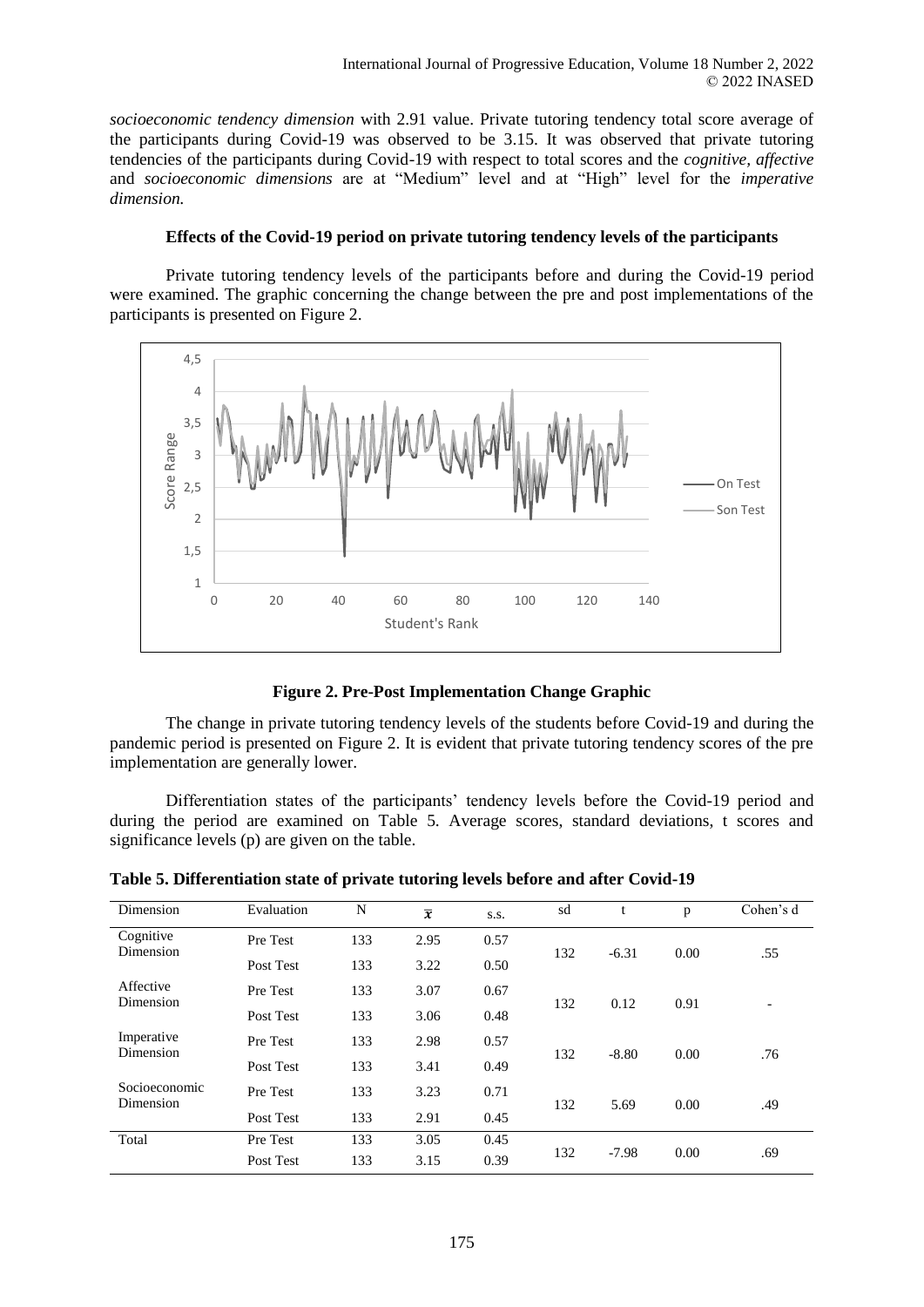It is evident on Table 5 that there is an increase in the private tutoring *cognitive tendency dimension, imperative tendency dimension* and *socioeconomic tendency dimension* and total scores of the participants in favor of the second implementation. According to the Table, there is a decrease in the *affective tendency dimension* of the participants. The increases in the *cognitive tendency dimension*   $(t<sub>(132)</sub>=-6.31, p<0.01)$ , *imperative tendency dimension*  $(t<sub>(132)</sub>=-8.80, p<0.01)$ , *socioeconomic tendency dimension* ( $t_{(132)}$ =5.69, p<0.01)) and the total tendency score ( $t_{(132)}$ =-7.98, p<0.01) were observed to be statistically significant. Because the items of the *socioeconomic dimension* are reverse items, a decrease in the statistical value refers to an increase in socioeconomic difference. In other words, participants stated that the socioeconomic difference increased more with private tutoring during the pandemic period. It is evident that the decrease in the *affective tendency dimension* is not statistically significant. In other words, it can be expressed that private tutoring tendencies of the participants have increased in general during the Covid-19 pandemic period.

## **DISCUSSION, CONCLUSION AND SUGGESTIONS**

The purpose of the study is to determine whether or not the Covid-19 pandemic period affects private tutoring tendencies of students. With this respect, tendency levels of the students before the pandemic and during the pandemic were identified. With respect to the dimensions and total scores, it is evident that private tutoring tendencies of the participants are at "Medium" level before the Covid-19 and during the Covid-19 period. However, it was observed that the imperative tendency dimension is at "High" level during the Covid-19 pandemic period. According to the findings, private tutoring tendencies of the participants increased in general during the pandemic period. It was observed that there was an increase not only at the affective dimension but also at the other dimensions. According to the study conducted by Cullinane and Montacute (2020), demands for private tutoring have increased during the pandemic period and private schools are offering one-to-one private tutoring so as to assist students. According to Major, Andrew and Stephen (2020), families provide private tutoring to their children during the pandemic when the schools are closed so as to make up for their learning deficiencies. Students are generally passive in courses that are carried out through distant education due to lack of communication and this results in carrying out courses in an unproductive manner (Cheng, 2020; Fourie, 2001; Odabaş, 2004). It is assumed that failing to get the desired level of efficiency from distant education courses has urged students to tutoring where they can get one-to-one efficiency. It is believed that the reason why private tutoring tendencies of students didn't increase affectively is because individuals are bored from being lonely during the pandemic period, thus, they prefer the crowded school settings where courses are conducted collectively. It is assumed that students don't affectively prefer one-to-one tutoring that individualizes them. The reason for this is because individualization can affectively disturb students during this period. Related studies indicate that psychologies of individuals negatively get affected when they stay at home alone (Brooks et al., 2020; Leung et al., 2020). Similarly, Karip (2020) states that staying at home during the pandemic causes individuals to feel themselves psychologically disturbed.

In conclusion, it was observed that private tutoring tendencies of high school students significantly increased in general during the Covid-19 pandemic period. On the other hand, it was observed that there are no affective differentiations in private tutoring tendencies.

It was evident that students have supplementary education needs like private tutoring due to the insufficiency they encounter in their courses. In order to prevent students from having supplementary education needs such as private tutoring, educational institutions should go over their services and develop recovery plans. In addition, it is suggested that new researches should examine the efficiency of private tutoring taken during this period. One other suggestion is that in-depth interviews can be conducted with students who took private tutoring and their parents so as to thoroughly identify the reasons of intending to private tutoring during the pandemic. One of the limitations of this research was to determine the two-year tutoring tendencies of the students. Another limitation is that in-depth information was not obtained by collecting quantitative data within the scope of the research.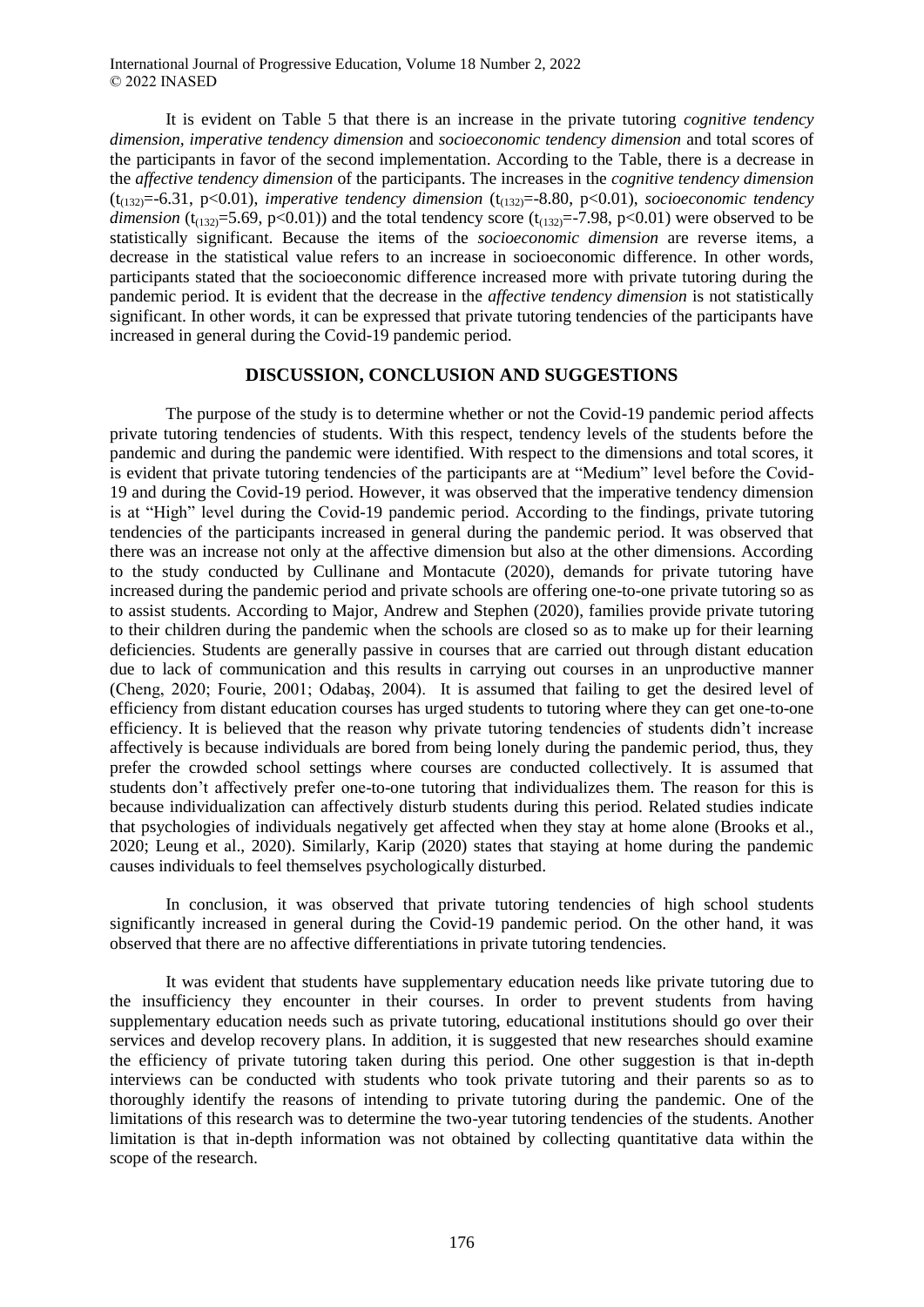## **REFERENCES**

- Akyüz, Y. (2015). *Türk eğitim tarihi MÖ 1000-MS 2004 (27. bs*.). Pegem Yayıncılık.
- Bakioğlu, B., & Çevik, M. (2020). COVID-19 Pandemisi sürecinde fen bilimleri öğretmenlerinin uzaktan eğitime ilişkin görüşleri. *Electronic Turkish Studies*, *15*(4), 109-129.
- Bray, M. (2009). *Confronting the shadow education system: What government policies for what private tutoring?.* Paris: UNESCO International Institute for Educational Planning (IIEP).
- Bray, M., & Lykins, C. (2012). *Shadow education: Private supplementary tutoring and its implications for policy makers in Asia* (No. 9). Asian Development Bank.
- Bray, M., Kwo, O., & Jokić, B. (Eds.) (2015). *Researching private supplementary tutoring: Methodological lessons from diverse cultures*. Hong Kong/Dordrecht: Comparative Education Research Centre, The University of Hong Kong/Springer.
- Bray, M., Mazawi, A. E., & Sultana, R. G. (Eds.). (2013). *Private tutoring across the Mediterranean. Rotterdam*. Sense Publishers.
- Bray, M.. (2007). *The shadow education system: Private tutoring and its implications for planners*. Paris: UNESCO International Institute for Educational Planning (IIEP). 2th Edition.
- Brooks, S. K., Webster, R. K., Smith, L. E., Woodland, L., Wessely, S., Greenberg, N., & Rubin, G. J. (2020). The psychological impact of quarantine and how to reduce it: rapid review of the evidence. *The Lancet. 395*(10227), 912‐920.
- Büyüköztürk, Ş., & Çokluk, Ö. & Köklü, N. (2012). *Sosyal bilimler için istatistik*, Pegem Akademi, Ankara.
- Cheng,  $X$ . (2020). Challenges of school's out, but class's on'to school education: Practical exploration of chinese schools during the COVID-19 Pandemic. *Sci Insigt Edu Front, 5(*2), 501-516.
- Cullinane, C. & R. Montacute (2020). '*COVID-19 and social mobility ımpact brief #1: School shutdown'*. https://www.suttontrust.com/wp-content/uploads/2020/04/COVID-19- ImpactBrief-School-Shutdown.pdf
- Demirer, K.D. (2011). *Eğitimde paradigma değişimi: Gölge eğitim*. (Yayınlanmamış Doktora Tezi). Marmara Üniversitesi, Sosyal Bilimler Enstitüsü, İstanbul.
- Fourie, I. (2001). The use of CAI fordistance teaching in the formulation of searchstrategies. *Library Trends 50*(1), 110-129.
- Fraenkel, J.R., Wallen, N.E. (2009). *How to design and evaluate research in education*. McGraw-Hill.
- Genç, M. F., & Gümrükçüoğlu, S. (2020). Koronavirüs (Covıd-19) sürecinde ilâhiyat fakültesi öğrencilerinin uzaktan eğitime bakışları. *Electronic Turkish Studies, 15*(4), 403-422.
- Gordon, E. E., & Gordon, E. H. (1990). *Centuries of tutoring: A history of alternative education in America and Western Europe*. New York: University Press of 248 America.
- Guill, K., & Bos, W. (2014). Effectiveness of private tutoring in mathematics with regard to subjective and objective indicators of academic achievement: Evidence from a German secondary school sample. *Journal for Educational Research Online/Journal für Bildungsforschung Online, 6*(1), 34-67.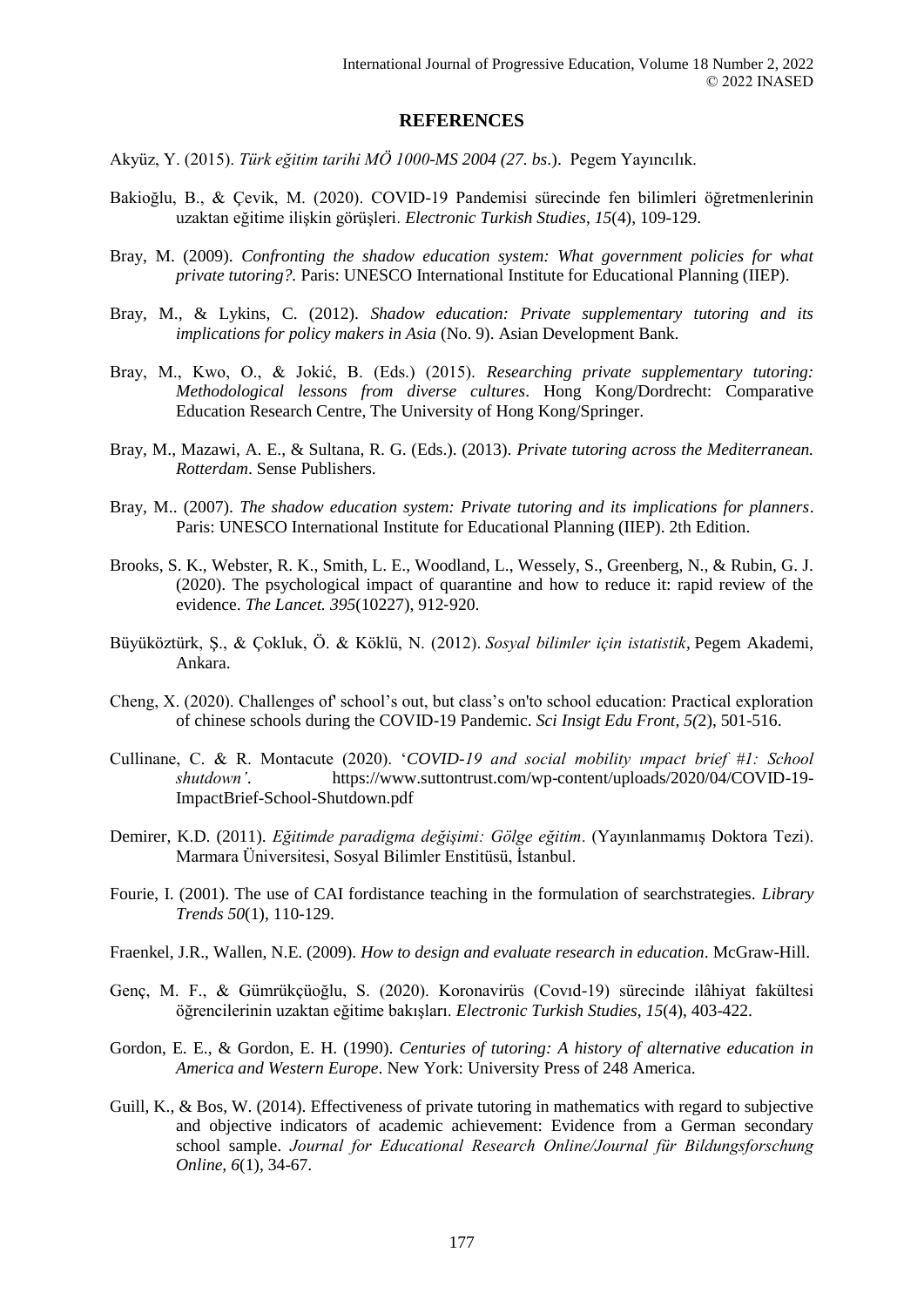- Gündüz, M. (2003). Postmodern toplumda yeni bir öğrenme yöntemi: Özel ders verme (Tutoring). *Keith Topping'ten Çeviri, Ankara Üniversitesi, Eğitim Bilimleri Fakültesi Dergisi, C*, *36*, 1-2.
- Harrison, K., & Hefner, V. (2006). Media exposure, current and future body ideals, and disordered eating among preadolescent girls: A longitudinal panel study. *Journal of Youth and Adolescence*, *35*(2), 146-156.
- Hong, S. C., & Park, Y. S. (2012). An analysis of the relationship between self-study, private tutoring, and self-efficacy on self-regulated learning. *KEDI Journal of Educational Policy*. 9(1).
- Ireson, J. (2004). Private tutoring: How prevalent and effective is it?. *London Review of Education, 2*(2), 109-122.
- Ireson, J. (2011). *One-to-one tuition: An ideal context for learning?.* Institute of Education-London, 20 Bedford Way, London, WC1H 0AL, UK.
- Karip, E. (2020). COVID-19 okulların kapatılması ve sonrası (TEDMEM Covid-19 ve Eğitime Yansımaları). Türk Eğitim Derneği Yayınları.
- Kassotakis, M. & Verdis, Athanasios. 2(013). *Shadow education in Greece. In Private Tutoring Across the Mediterranean (pp. 93-113*). SensePublishers.
- Lee, J. Y. (2013). *Private tutoring and ıts ımpact on students' academic achievement, formal schooling, and educational ınequality in Korea*. (PhD Thesis.), Columbia University.
- Leung, C. C., Lam, T. H., & Cheng, K. K. (2020). Mass masking in the COVID-19 epidemic: People need guidance*. Lancet, 395*(10228), 945.
- Major, L. E., Eyles, A., & Machin, S. (2020). *Generation COVID: Emerging work and education inequalities*. Centre for Economic Performance, London School of Economics and Political Science.
- Marczyk, G., DeMatteo D., Festinger D. (2005). *Essentials of research design and methodology.* John Wiley & Sons, Inc.
- Mischo, C. & Haag, L. (2002). Expansion and effectiveness of private tutoring. *European Journal of Psychology of Education. 1*7(3); 263–73.
- Odabaş, H. (2003). Internet tabanlı uzaktan eğitim ve bilgi ve belge yönetimi. *Türk Kütüphaneciliği, 17*(1), 22-36.
- Özel Öğretim Derneği, (Özder). (2013). Özel dershaneler, http://www.ozelogretim.org.tr/img/files/dershaneler.doc [Accessed: 03.03.2021]
- Pallant, J. (2016). *SPSS survival manuel: SPSS ile adım adım veri analizi (Çev. Balcı, S.; Ahi, B.)*, Anı Yayıncılık.
- Rutz, H. J. (2016*). Sınıfın yeniden üretimi: Eğitim, neoliberalizm ve İstanbul'da yeni orta sınıfın yükselişi (Çev. N. Balkan)*, H2O Yayınevi.
- Saracaloğlu, A., Gündoğdu, K., Baydilek, N. B., & Uça, S. (2014). Türkiye, Güney Kore ve Japonya'da dershanecilik sisteminin incelenmesi. *Atatürk Üniversitesi Türkiyat Araştırmaları Enstitüsü Dergisi*, (51), 417-433.